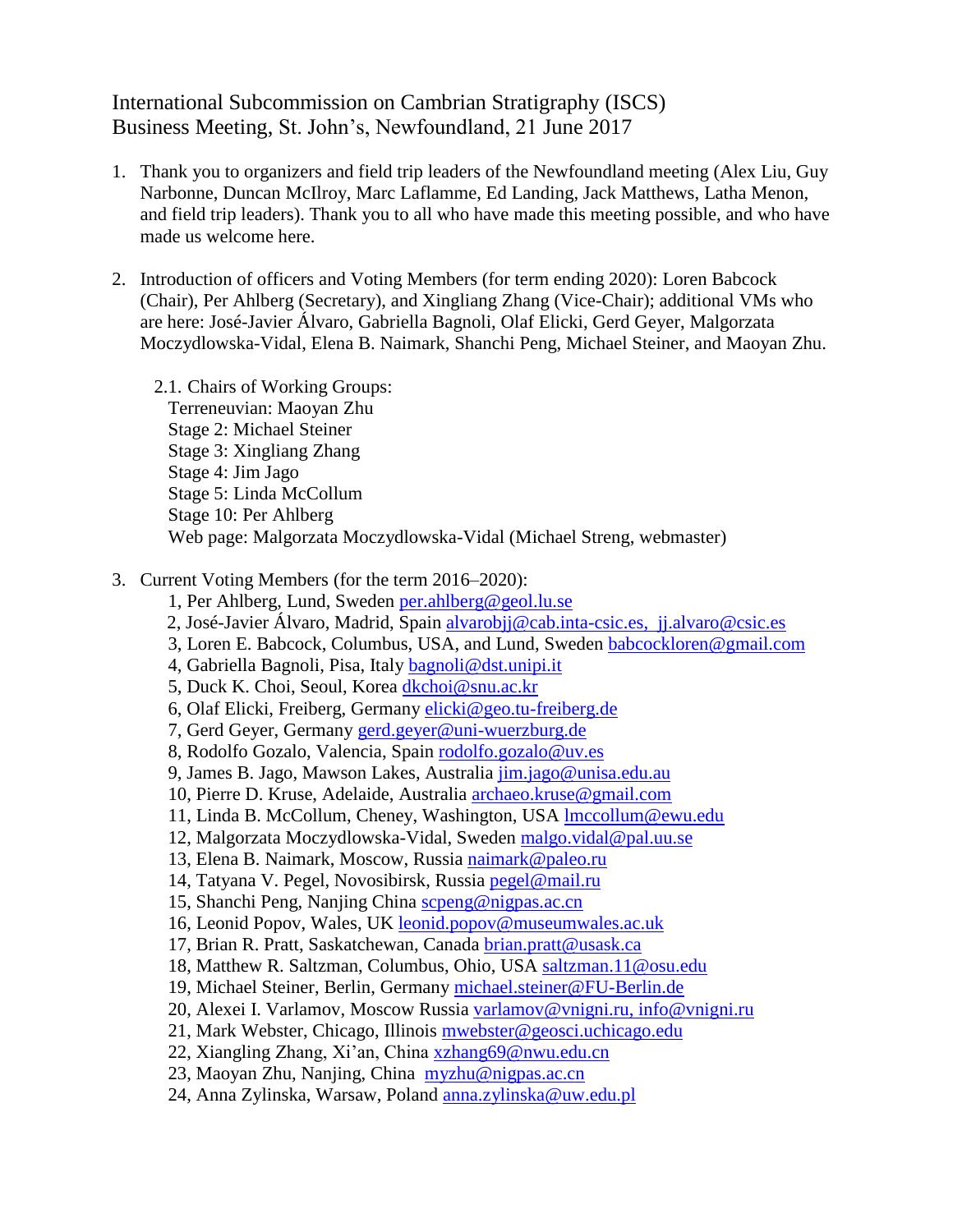- 4. Request for updated contact information (especially email addresses) from all VMs, Honorary Members, Corresponding Members; also alternate rapid contact (fax, etc.).
- 5. In 2013–2014, the new ISCS webpage was introduced and modified. Recent information is posted there.
- 6. ISCS sponsored/co-sponsored meetings this year:

6.1. ISECT 2017 (this meeting)

- 7. Announcement of upcoming meetings.
	- 7.1. 6<sup>th</sup> International Conference on Trilobites and Their Relatives, Tallinn, Estonia, 7–10 July 2017. Principal organizer: Helje Pärnaste.
	- 7.2. International Workshop on Evolution of Cambrian Arthropods Taxonomy, Ontogeny and Phylogeny, Xian, China, 1–6 September 2017. Organizing committee: Dongjing Fu, Tao Dai, Yu Liu, and Fangzhen Zhao.
	- 7.3. Dayangcha International Workshop on the Cambrian-Ordovician boundary (DIWCOB), 20–25 September 2017, Changchun, NE China.
	- 7.4. IGCP Project 653 Annual Meeting Filling the gap between the Cambrian Explosion and the GOBE, Yichang, China, 08–12 October 2017. Chair organizing committee: Zhang Yuandong.
	- 7.5. International Conference on Ediacaran and Cambrian Sciences, August 2018, Xian, China (ICECS 2018). Organizing committee: Yaoping Cai, Jian Han, Hong Hua, Kangjun Huan, Jianni Liu, Xingliang Zhang (chair), and Zhifei Zhang.
- 8. Discussion of progress toward publication of stage and series names
	- 8.1. Ratified boundaries defined by GSSPs:
		- 8.1.1. Furongian Series/Paibian Stage 2004, Lethaia
		- 8.1.2. Drumian Stage 2007, Episodes
		- 8.1.3. Terreneuvian Series/Fortunian Stage 2008, Episodes
		- 8.1.4. Guzhangian 2009, Episodes
		- 8.1.5. Jiangshanian 2011; GSSP, Episodes (2012); ASSP, Episodes 2013
- 9. Discussion of work toward defining remaining GSSPs.
	- 9.1. Stage 5 (*Oryctocephalus indicus* level): Three possibilities have been discussed: FAD of *Oryctocephalus indicus,* FAD of *Ovatoryctocara granulata*, FAD *Paradoxide*s s.l. After formal voting in 2015, the Working Group has recommended using the FAD of *O*. *indicus* as the primary chronostratigraphic tool for recognizing the base of the stage and the conterminant base Cambrian Series 3. Following this recommendation, two GSSP proposals were submitted to ISCS in 2016. One proposal is from the Split Mountain Section, Nevada, USA, and the other one is from the Wuliu-Zengjiayan Section at Balang Village, eastern Guizhou, China.
	- 9.2. Stage 10 (*Lotagnostus americanus* level). Alternate possibility for level: *Eoconodontus notchpeakensis* level. Possibilities for a GSSP section: Siberia, South China, Kazakhstan, Utah, etc.
	- 9.3. Stage 2: Possible levels: *Watsonella crosbyi* or *Aldanella attleborensis*. Possibilities for a GSSP section: Siberia, South China, etc.
	- 9.4. Stage 3 (approximately FAD trilobites): The earliest trilobites known seem to be *Profallotaspis jakutensis* in Siberia, *Hupetina antiqua* in Morocco and *Fritzaspis* in